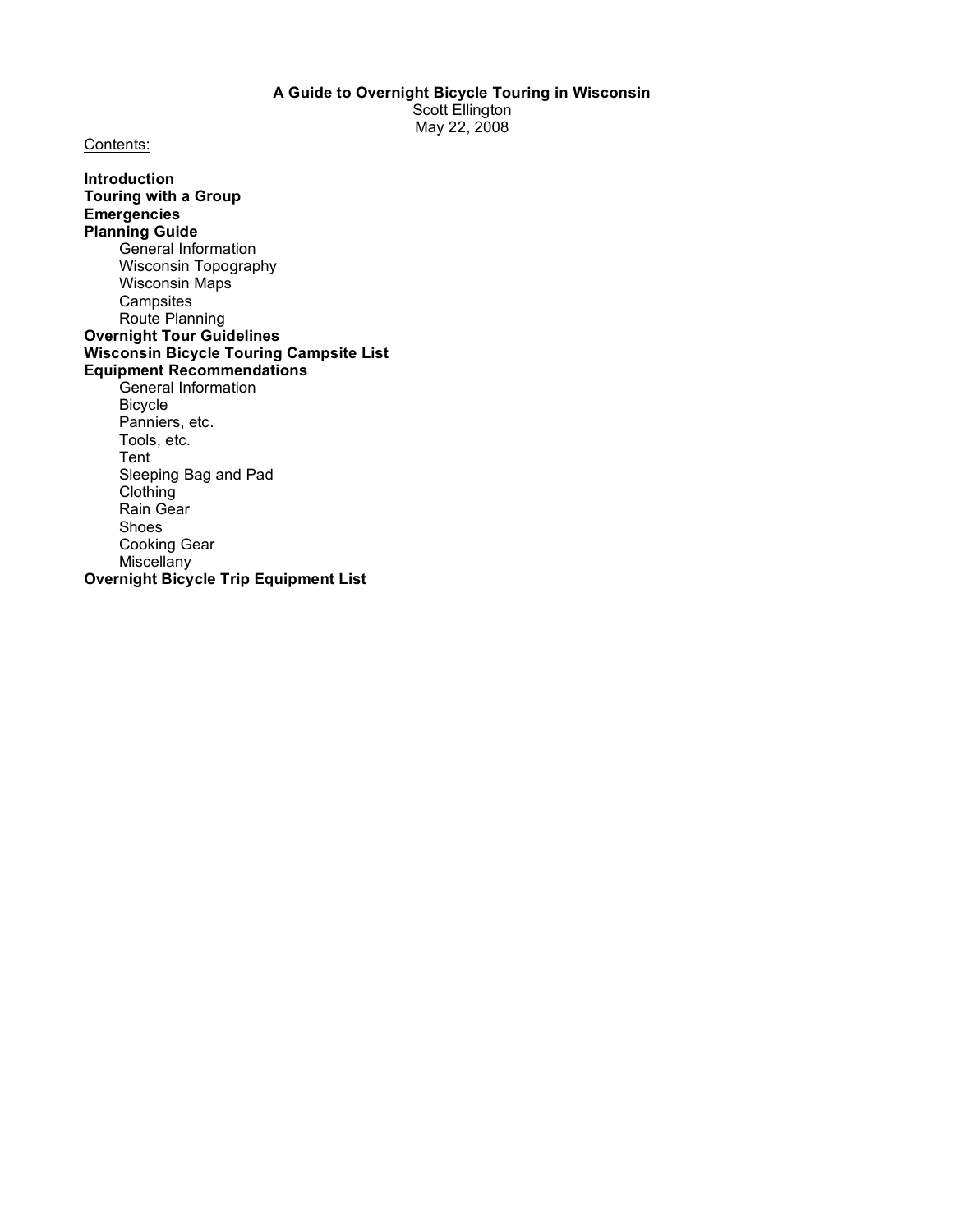### **Introduction**

One of the many aspects of bicycling is self-contained touring. That can mean anything from camping every night and cooking your own food, to staying in motels and eating in restaurants. The common element is independence from the automobile.

Why, you ask, should you go the trouble of carrying all that gear and do without so many of the comforts to which you have become accustomed? Answering that question is akin to trying to explain why some of us enjoy riding bicycles in the first place, when it would be so much easier just to drive our cars. The most tangible is probably the freedom and flexibility: When you don't have to meet a sag vehicle or make a motel reservation, you are free to change your plans according to the wind, weather, or whatever interesting detour you happen across. There's also the satisfaction of knowing you got yourself and the necessities of life there under your own power. When you don't have the option of just jumping in the car and driving into town for dinner, you have to operate under a different set of rules. There's some satisfaction in that, too. If just a single member of your group shows up with a car in the middle of your trip, the rules suddenly change dramatically. Even though you are biking among motor vehicles most of the time, you don't normally have access to them, so you are really living in a different world. Some of us like that world.

Carrying touring gear doesn't have to make bicycling a lot more difficult. Assuming you haven't grossly overloaded your bike, the same time and effort required to ride an unladen 60 miles will take you about 50 miles with your camping gear. There's no reason you have to ride 60 miles every day on your tour! With appropriately low gears on your bike and reasonable distances each day, it doesn't have to be any more work than a supported tour.

Camping and cooking give you the greatest flexibility but, of course, mean you have to carry more weight. On the other hand, the need to arrive at restaurants and motels may restrict your choice of routes or require riding longer distances. It's a choice you have to make, depending on your style, the availability of services, and budget. Even if you are camping there's no reason you can't rent a roof or eat in a restaurant sometimes. When traveling with a group, cooking meals does require a higher level of organization than eating in restaurants, so sometimes it works best to camp, but not cook.

### **Touring with a Group**

Touring with a small group is great fun, but also presents some challenges. You first must decide to what extent you are going to try to stay together. Staying together allows you to share equipment and enjoy each other's company. It also allows you to change plans in mid-route if, for example, you learn of a better campsite. Staying together invariably requires some sacrifices, though. The faster riders will often have to stop and wait, unless your group is extraordinarily well matched, and conditions may make the waiting unpleasant. If everyone waits while you all use the outhouse one at a time, the delay gets multiplied. While riding closely together makes it easy to talk, it also makes it harder to deal with traffic, road hazards, and dogs, and can even result in collisions. Staying together is often worthwhile, but don't underestimate the effort it takes. It may be helpful to agree that no one will get out of sight of the following rider. What you *don't* want to do is agree to stay together, then get separated anyway. Talk about it before the ride starts.

The other extreme is complete independence, which only works if everyone in the group is selfsufficient. You can ride at your own pace, stop whenever you feel like it, explore alternate routes, etc. But if you get lost or your bike breaks down, you can't count on someone else being around to help. If you are sharing camping equipment, you need to somehow all arrive at the same campsite eventually, so you have to agree on the day's destination in the morning. All this doesn't mean you spend all day riding alone, of course, and often the group just breaks up into smaller ones. It's a good idea, though, to agree on a telephone contact, or whatever, so you can communicate if someone gets seriously separated from the rest of the group. Decide what you will do if you get to your destination and someone doesn't show up.

A compromise is to deliberately split up into small groups, then keep each of them together. If each small group is self-sufficient, you don't even have to end up at the same destination. If some are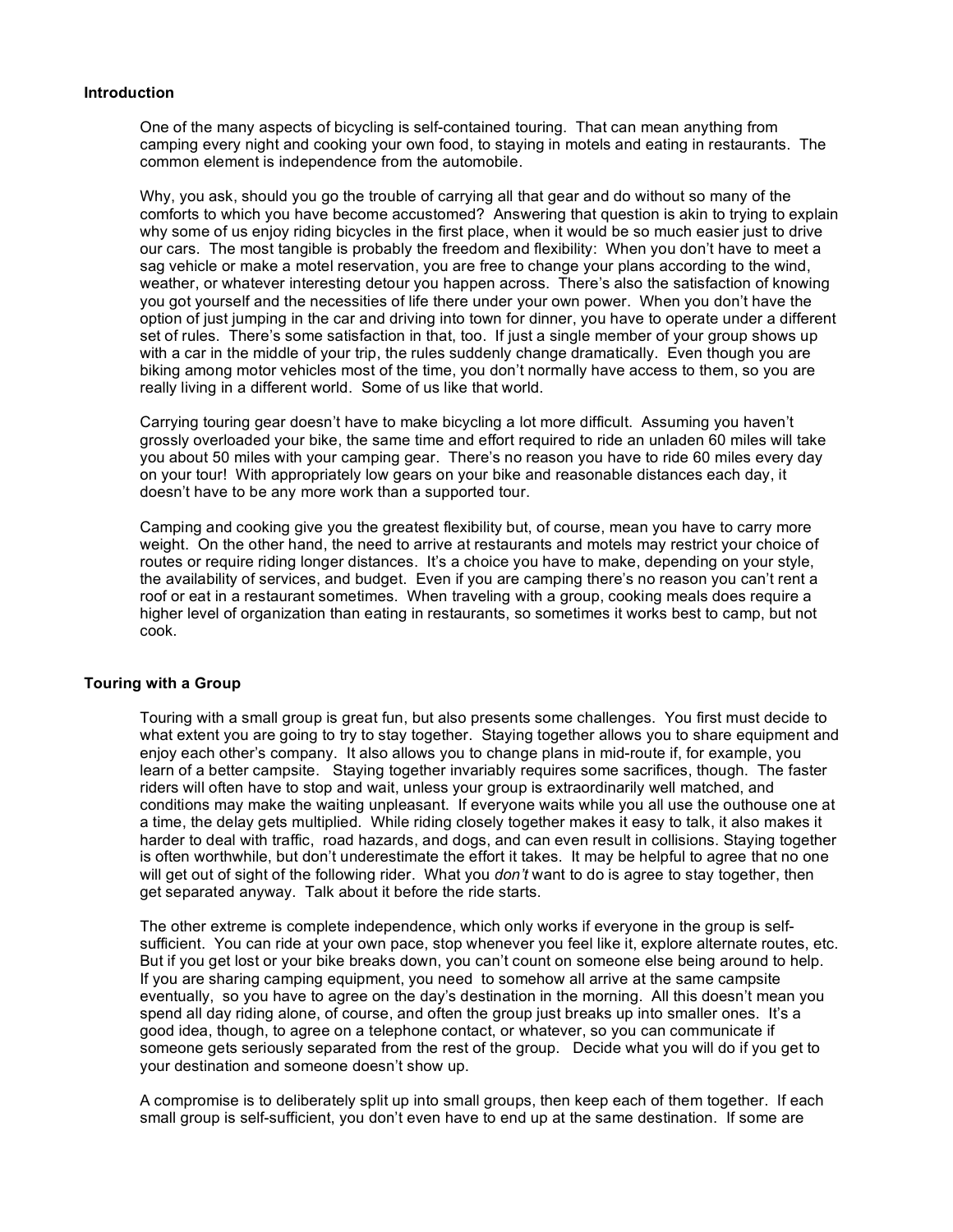inexperienced, you can make sure some of the more experienced cyclists stick with them. Again, you need to discuss this before the ride starts.

### **Emergencies**

With a group, make some arrangement to communicate if someone gets separated from the group. An answering machine everyone can play back remotely is one possibility. Don't count on continuous cell phone coverage, and cell phone voice mail only works if everyone in the group has a phone. In an emergency, you can leave a message with a local law enforcement agency, but decide ahead of time which one to use. (For example, the sheriff in which county, the one you started the day in or your destination?) If you have to use a local resident's phone, use a credit card or offer to pay for the call.

If you find yourself stranded somewhere by a mechanical failure, a minor injury, darkness, etc., consider offering to pay one of the locals to drive you to your destination. S/he probably won't take your money, but will appreciate your offer to pay. If you're not going to make it to where your group is expecting you by dark, leave them a message so they don't send out a search party. If you haven't made other message arrangements, leave a message with the local Sheriff's department. Likewise, if someone doesn't show up at the day's destination by dark, see if s/he has left a message by the designated method. If not, you may want to call the local Sheriff's department. (Note that in over 30 years of bicycle touring, I've never known anyone to have to resort to such measures, but it could happen.)

In a medical emergency, of course, call 911 from the nearest house or a cell phone. **Always** call 911 in case of possible head injuries.

### **Planning Guide**

### General Information

Southwestern Wisconsin's extensive network of quiet, paved, farm roads makes the area a true cyclist's paradise. Aside from the occasional milk truck, for which the roads were built, traffic is generally light. You probably won't find anywhere a better combination of lightly traveled roads, scenery, and all the other things that make for enjoyable bicycle touring. Other parts of Wisconsin also offer excellent bicycle touring conditions, with less demanding topography. While many of the comments below apply to most of Wisconsin, they most accurately apply to the area south of I-94 and west of Madison.

The information below is intended for planning of overnight tours. Much of it, however, applies equally to day trips. There are no specific tour descriptions, as the purpose of this guide is to provide the information cyclists need to plan their own tours.

### Wisconsin Topography

The southwestern fourth of the state, known as the driftless area, has never been glaciated, resulting in hilly topography. It is generally a rolling plateau with deeply eroded valleys. Near the major rivers, the valleys are nearly 600 feet deep. The driftless area is hilly, to be sure, but the scenery can make all that climbing worthwhile. The most pleasant cycling routes are those which generally follow the valleys, rather than cutting across all the drainages. Ridge-top riding can be quite demanding, especially with a headwind, because the ridge-tops are exposed and far from flat. It is often possible to find driftless area routes which follow valleys most of each day, with just a few climbs over the ridges.

Elsewhere in Wisconsin, the topography is varied. While some areas are quite flat, the glaciers have left behind some serious hills in others. The most difficult cycling is in those areas, such as Lafayette County in the far south, where straight roads follow the section lines over all the hills rather than following the valleys.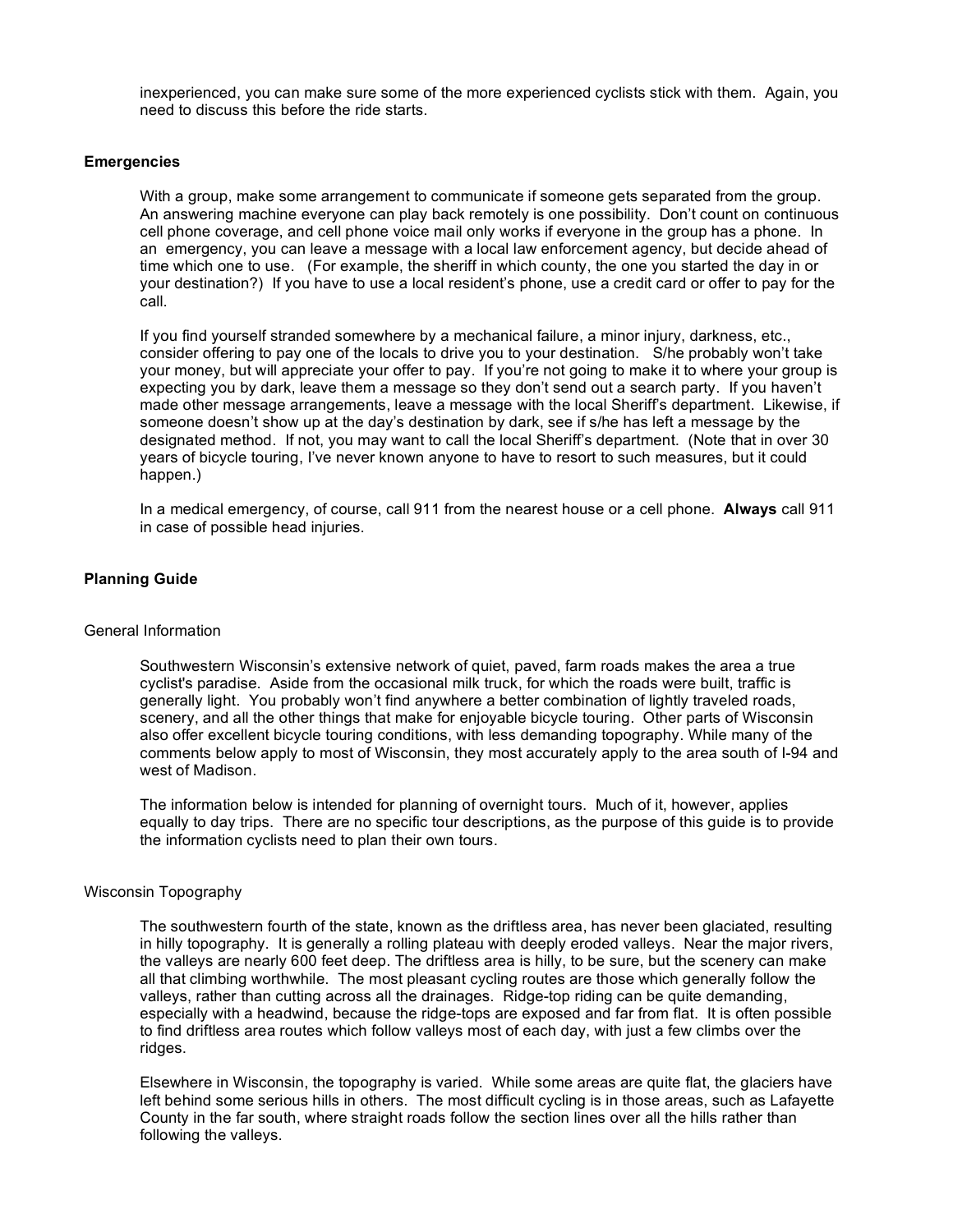#### Wisconsin Maps

To take advantage of Wisconsin's excellent cycling roads you have to be prepared to do some navigating. Simply following the major highways guarantees you'll see plenty of traffic and breathe a lot of exhaust. Once you have a suitable map, make copies of the sections you need, mark your route on it, and attach it to your bike where you can read it as you ride*. Having the map before you all the time is essential:* It helps you avoid getting lost and allows you to check out interesting alternatives along the way.

By far the best are the *Milwaukee Map Service* maps. A set of four covers the entire state, and they show virtually every road, except in cities and towns. They show rivers and streams, which can tell you a lot about topography. These maps show road names, but use caution in navigating by them: Often signs are missing or the names are wrong. The maps contain some errors, and do not indicate which roads are gravel. Also, when you make copies of these maps, mark the centers of the towns, as the yellow shading won't show up. Careful adjustment of the copy machine will preserve most of the other details like those little blue lines indicating rivers and streams, the only topographical clues. They are available at many bookstores or:

Milwaukee Map Service 4519 W. North Avenue Milwaukee, WI 53208 414-445-7361

The Bicycle Federation of Wisconsin publishes a set of four Wisconsin State Bike Maps, which show suitability of state and county roads for bicycling. They are otherwise similar to the Milwaukee Map Service Maps, though probably even more difficult to copy. There is no information on campsites or services. They are probably best used as references in conjunction with other maps. They are available in some bike shops or by calling (800) 262-4537. BFW members can order them directly from BFW at a discount.

The state Department of Transportation publishes a book of *traffic count maps* covering the entire state, which is very useful. The DOT also publishes individual county maps, but they generally offer less information than the Milwaukee Map Service maps**.**

Wisconsin Department of Transportation Publications and Map Sales 3617 Pierstorff Madison, WI 53707 (608) 246-3265

County maps (without traffic data) can be downloaded free from:

http://www.dot.state.wi.us/dtid/bhd/maps.html

County maps with traffic data can be downloaded free from:

http://www.dot.state.wi.us/travel/counts/maps.htm#list

The official state highway map doesn't even show all the county roads, and the ones omitted are precisely the best for cycling. It's a useful reference for longer trips, but must be used only in addition to more detailed maps.

The USGS 1:250,000 series topographic maps are useful references, though the road information on them is hopelessly out of date. The hills, for the most part, are still there. The DeLorme Atlas is also a useful reference, but is far too large to carry and copies very poorly.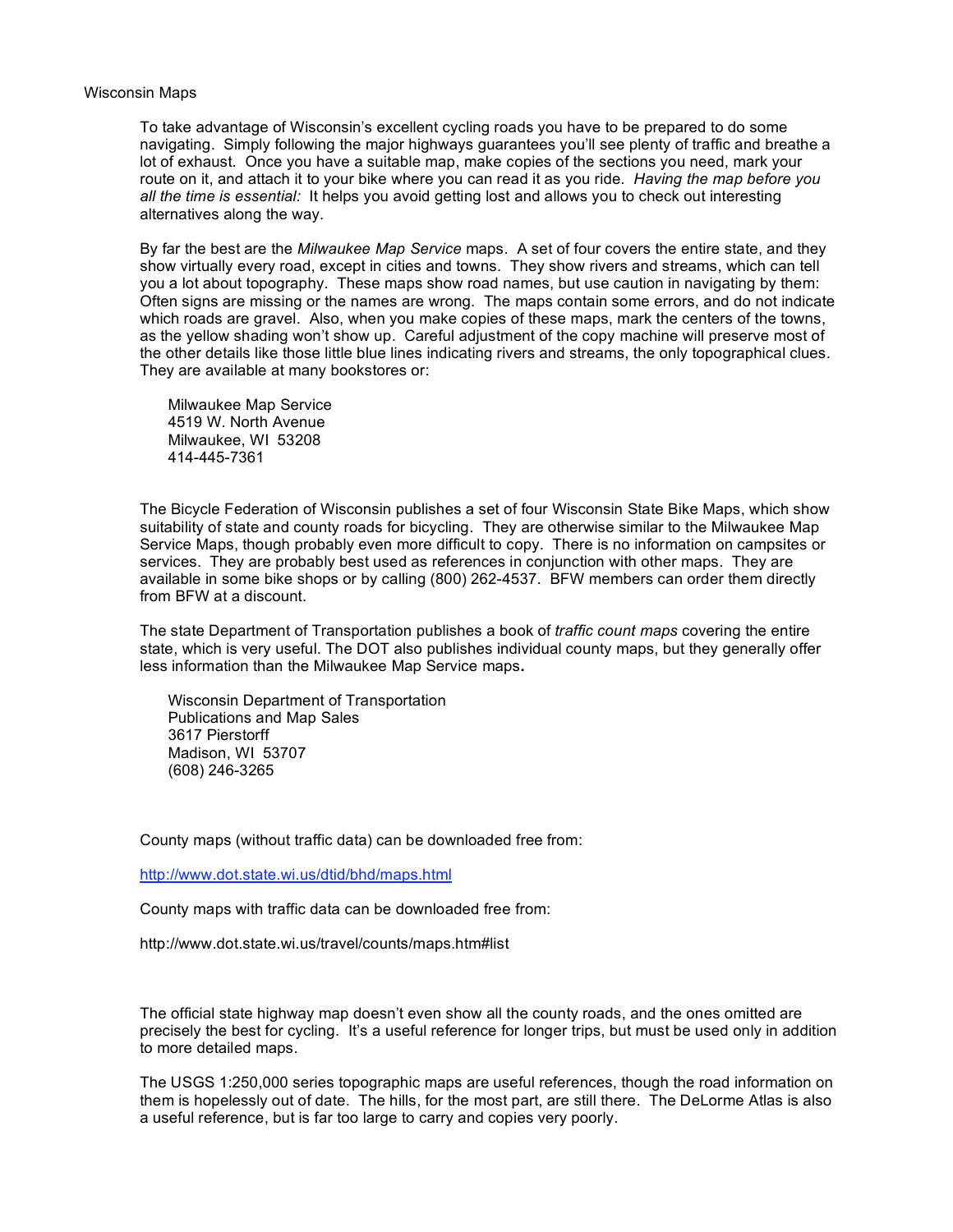### **Campsites**

The most pleasant campsites are often those out-of-the-way places like town and county parks. One of the best ways to find them is to send a letter to the county clerk of each county you plan to visit. Asking the locals along the way sometimes leads you to interesting campsites. There are many public spots where camping is permitted, but not particularly encouraged. In small towns, bicyclists can often get permission to camp in parks or schoolyards. (The mayor is probably tending bar just down the street.) Be considerate, though, for the sake of future cyclists: Keep your group small and *don't ask for special camping considerations when you have a car available***.** While you are not likely to have a serious problem, try not to advertise the location of your campsite. Discrete camping usually results in a more peaceful night, especially on weekends.

Camping on private land is possible, but it is often difficult to find the landowner to get permission. If you find a great spot, you may not be able to find the owner. On the other hand, if you find a landowner, s/he may have no concept a decent campsite, even with the best of intentions. In any case, be sure the landowner understands the difference between tired cyclists getting some sleep, and that bunch of high-school kids who "camped" on his land last spring and left a big mess behind.

Many state parks have campgrounds, as indicated on the state highway map. There has been a long-standing policy of providing campsites for cyclists who arrive late in the day, if there are no nearby alternatives, even if all the park campsites are full. The park staff may not be aware of this policy, so you may have to be persistent. Don't expect the park to find room for you, though, if there's a commercial campground right across the road. The wardens take an extremely dim view of unauthorized camping in state parks.

Camping is often allowed at the county fairgrounds, usually in the county seat. Contact the county clerk. It may be necessary to call ahead.

There are many places along the Wisconsin River where camping is possible on public land within the Lower Wisconsin Riverway. When the river level is low enough, it is possible in some places to wade out to a sand bar.

Wisconsin has hundreds of commercial campgrounds, most of which are distinctly unpleasant. There are some exceptions, though. The smaller ones listed in the commercial campground guides are your best bets. Note that in some counties, commercial campground operators have apparently succeeded in eliminating all public campsites. In others, public campsites may exist, but they aren't well publicized.

#### Route Planning

The first step in planning an overnight tour is usually to select overnight stops. Then try to map a suitable route between them. It's often an iterative process. You could, of course, plan the route first, then look for overnight stopping places. A drafting divider is handy for measuring distances on the map (but leave it at home). For longer trips, you can often plan day-by-day, as long as you have along maps and campsite or lodging information. Depending on your style, you may or may not want to try to include a number of towns on your route each day. While there are lots of towns in Wisconsin, sometimes the most pleasant route doesn't go through any.

Some general rules for route planning:

The most direct route is hardly ever the nicest. Take the smallest road. Follow valleys. Avoid straight roads. Tolerate some gravel.

In most of Wisconsin the county roads, designated with letters, are the best for cycling. Almost all are paved, and traffic is usually light. Those county roads which lead directly to or connect major cities are often busy, but in such areas the township roads are usually paved**.** *State and US highways are*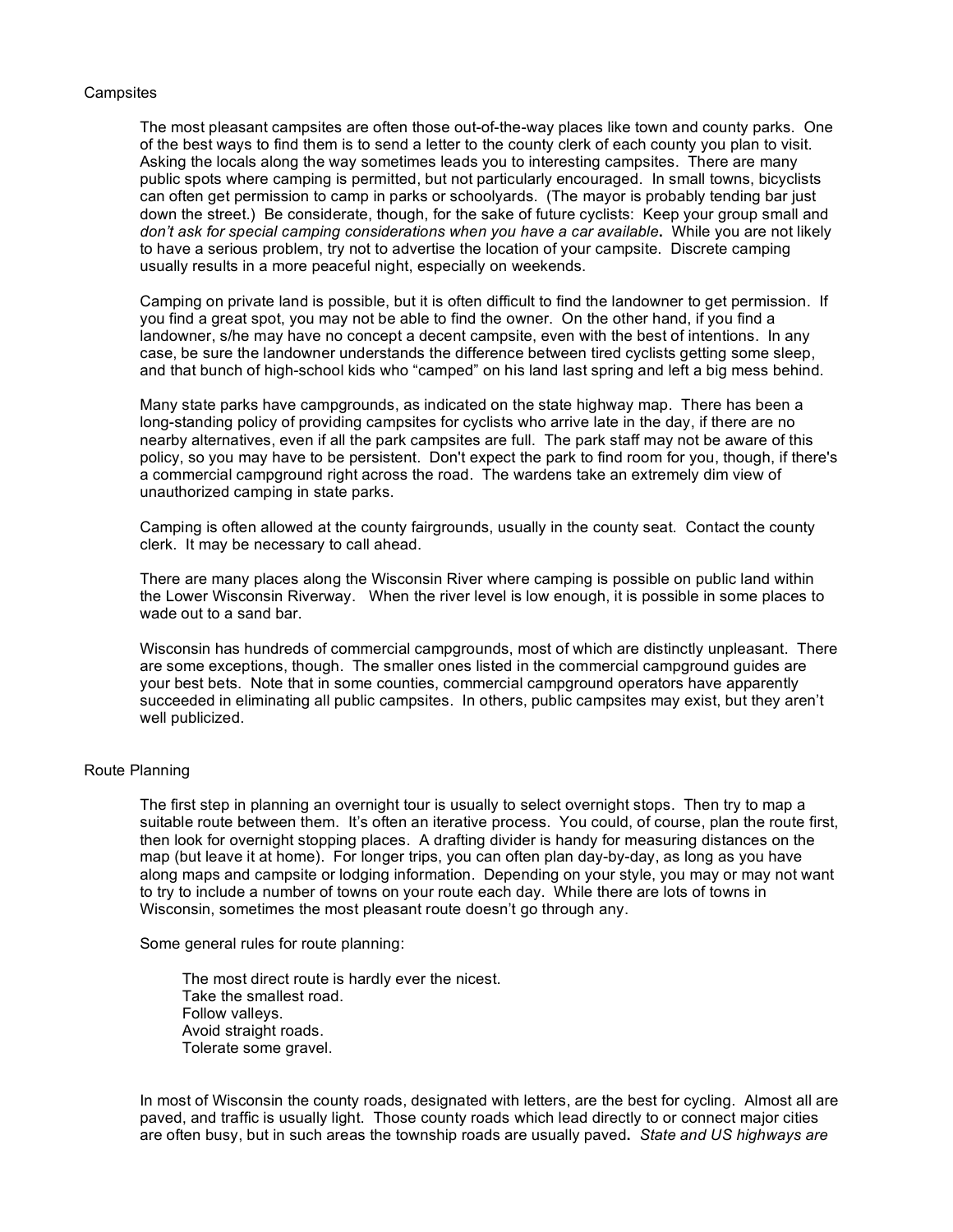*usually far too busy for pleasant cycling*, though some have paved shoulders. There are a few state highways with light traffic. The state traffic count book (above) allows you to identify them. Roads with traffic counts of under 400/day are pleasant for cycling, while those with counts over 1000/day are not, unless the shoulder is paved. Cycling conditions deteriorate very quickly as the traffic count goes up.

Township roads are my favorites, where they are paved. Unfortunately, no published maps show which of these roads are paved. Virtually all the township roads are paved in Dane, Green, Columbia, Dodge, Marquette, Waushara, Waupaca, Door, Walworth, Waukesha, Rock, and most other southeastern counties. Elsewhere they vary. If you don't mind an occasional stretch of gravel, your route possibilities are greatly expanded.

Then there are the well-known Wisconsin rail trails. The Department of Tourism has information on them, and they are shown on the official state maps. The surface may be soft, and they can be quite crowded on weekends. Often the surrounding roads are excellent for cycling and less crowded, but sections of the trails sometimes make useful connectors. The towns they pass through often have nice campsites, and one of the parking lots along the trail is often a convenient place to leave a car.

A few favorite overnight routes:

Muscoda-Wyalusing-Platteville-Muscoda (Grant County) Trempealeau-Strum-Alma-Trempealeau (Buffalo/Trempealeau Counties) Gays Mills-Wilton-Esofea-Gays Mills (Kickapoo River Valley) Montello-Waupaca-Montello (Sand Country) Madison-Blanchardville-Dodgeville-Madison Madison-Spring Green-Madison Madison-Monroe-Madison Madison-Muscoda-Madison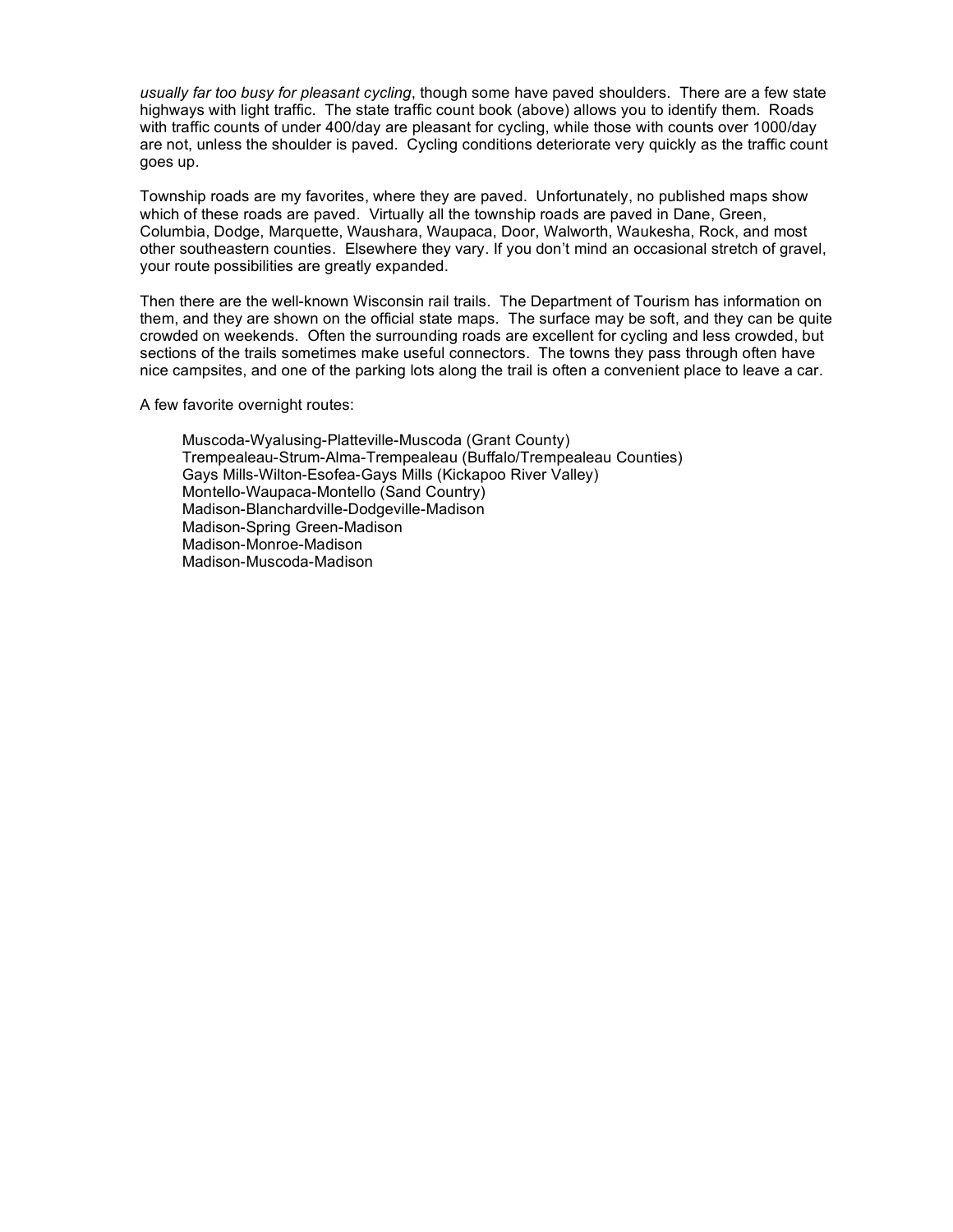### **Overnight Tour Guidelines**

Even if you are traveling with a group and intend to stay together, it is very easy to get separated, so each cyclist should be fairly self-sufficient. Trouble with equipment, getting lost, etc. can affect everyone in the group, so it's only fair to do everything possible to avoid these problems. Following these guidelines should help you and everyone in your group have a more enjoyable trip.

- 1. Be prepared to navigate using a map without a cue sheet. Note that road names shown on maps may be wrong, or signs may be missing. (Even if you have a cue sheet, it won't help if you run into unexpected road construction, etc.)
- 2. Check your bike, especially the tires, before the trip to be sure everything is in sound condition.
- 3. Be prepared to fix a flat tire.
- 4. Bring your telephone calling card number. Decide on a contact with whom you can leave messages. Don't count on cell phone coverage; they may work only from the ridge-tops, and not always even there.
- 5. If you have not carried camping gear before, or have changed your panniers, etc., load everything on the bike before the trip and take a short ride to make sure there are no problems. Make especially sure your heels don't hit the panniers.
- 6. Travel light! For summer weekend trips, your gear shouldn't weigh more than 25 pounds. (That's everything not bolted to the bike except food and water.) Weigh it!
- 7. Lash gear tightly to the top of the rack with nylon straps, **not** bungee cords. (Bungee cords stretch too much, and they're heavy.) Panniers must be securely attached, so they can't wobble.
- 8. Do not take any cotton or wool clothing, which soaks up lots of water and takes forever to dry.
- 9. Take plastic bags to keep clothes and sleeping bag dry when riding in the rain.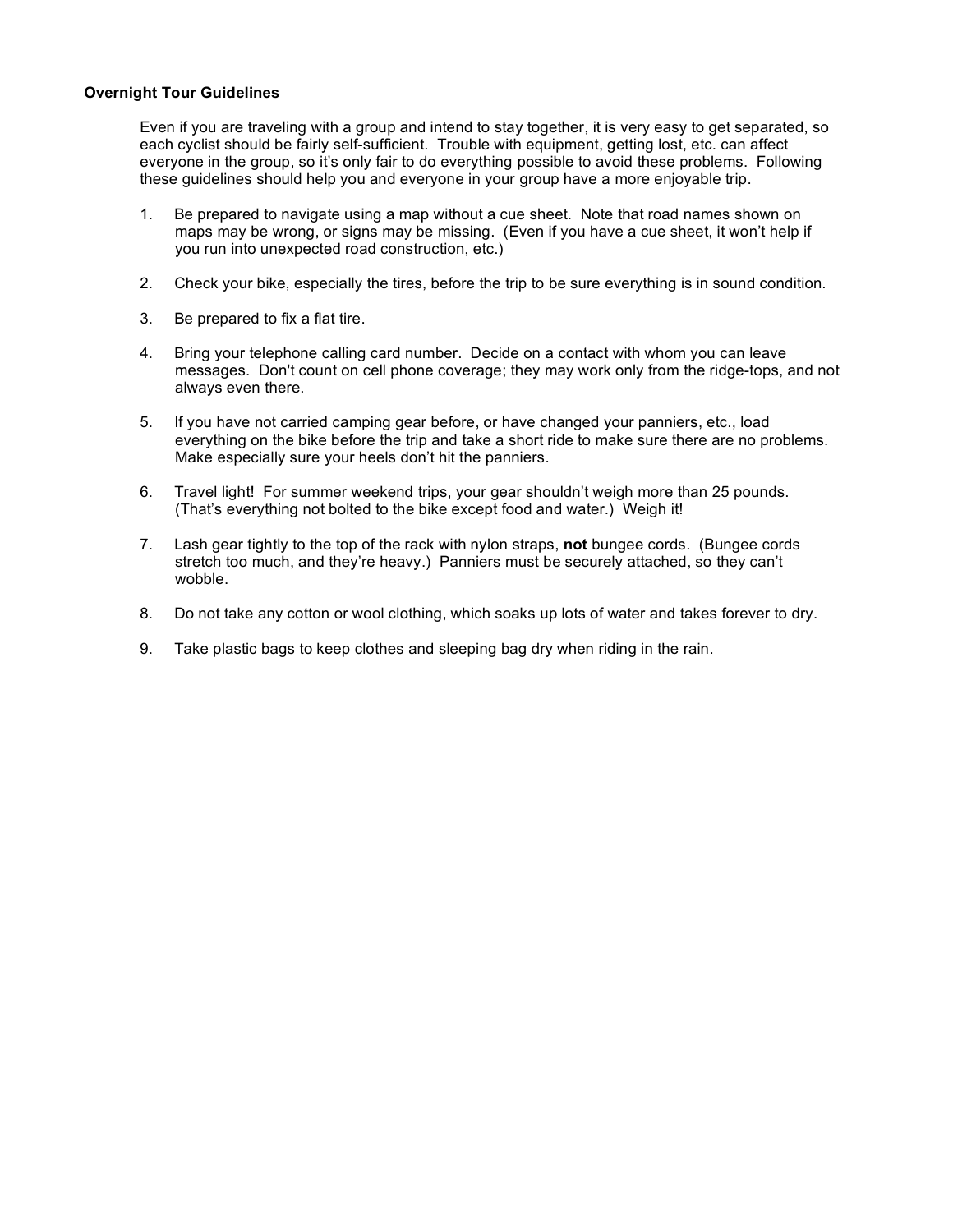### Wisconsin Bicycle Touring Campsite List  $\overline{6/25/03}$

Notes: Only selected campsites are shown. There are many more commercial campgrounds, though not all are particularly pleasant for bicycle camping. Those listed are generally better.

(?) indicates uncertain status. No guarantees in any case! If in doubt, ask locally.

In many other town parks, it may be possible to camp if you ask permission.

Sand bar camping on the Wisconsin River usually requires wading, which is possible only when the water is low.

In State Parks, the people working in the office are often unaware of the policy about not turning away cyclists late in the day, when there are no nearby commercial campgrounds.

Most campsites have drinking water.

Showers are indicated where known. Others may or may not have showers.

|           | Key                 |           |                   |  |  |  |
|-----------|---------------------|-----------|-------------------|--|--|--|
|           | Town Park           | <b>SC</b> | Sportsman's' Club |  |  |  |
| С         | <b>County Park</b>  | R         | Riverside         |  |  |  |
| S         | <b>State Park</b>   | U         | Undeveloped       |  |  |  |
| <b>SF</b> | <b>State Forest</b> | Com       | Commercial        |  |  |  |
| B         | State Bicycle Trail |           | Other             |  |  |  |

### **Buffalo County**

| ™own                 | vpe <sup>-</sup> | Notes                                    |
|----------------------|------------------|------------------------------------------|
| Mondovi              |                  | South of town                            |
| Alma                 | С                | River, north 1 mile. Road noise. Showers |
| <b>Fountain City</b> |                  | <b>Merrick State Park</b>                |
|                      |                  |                                          |

### **Crawford County**

| ⊺own              | vpe <sup>-</sup> | <b>Notes</b>                              |
|-------------------|------------------|-------------------------------------------|
| <b>Gavs Mills</b> |                  | No showers                                |
| Steuben           |                  | Town Square or Softball Field. No Showers |
| Ferrvville        |                  |                                           |
| Soldier's Grove   | R?               |                                           |
| Wauzeka           | R                | Plum Creek Rd. Primitive site.            |

### **Dane County**

| own                | Tvpe: | <b>Notes</b>                         |
|--------------------|-------|--------------------------------------|
| <b>Blue Mounds</b> |       | Brigham County Park. No showers.     |
| Mazomanie          |       | Racek Road, Lower Wisconsin Riverway |
| Mazomanie          | Com   | Cedar Hills, Dunlap Hollow Rd.       |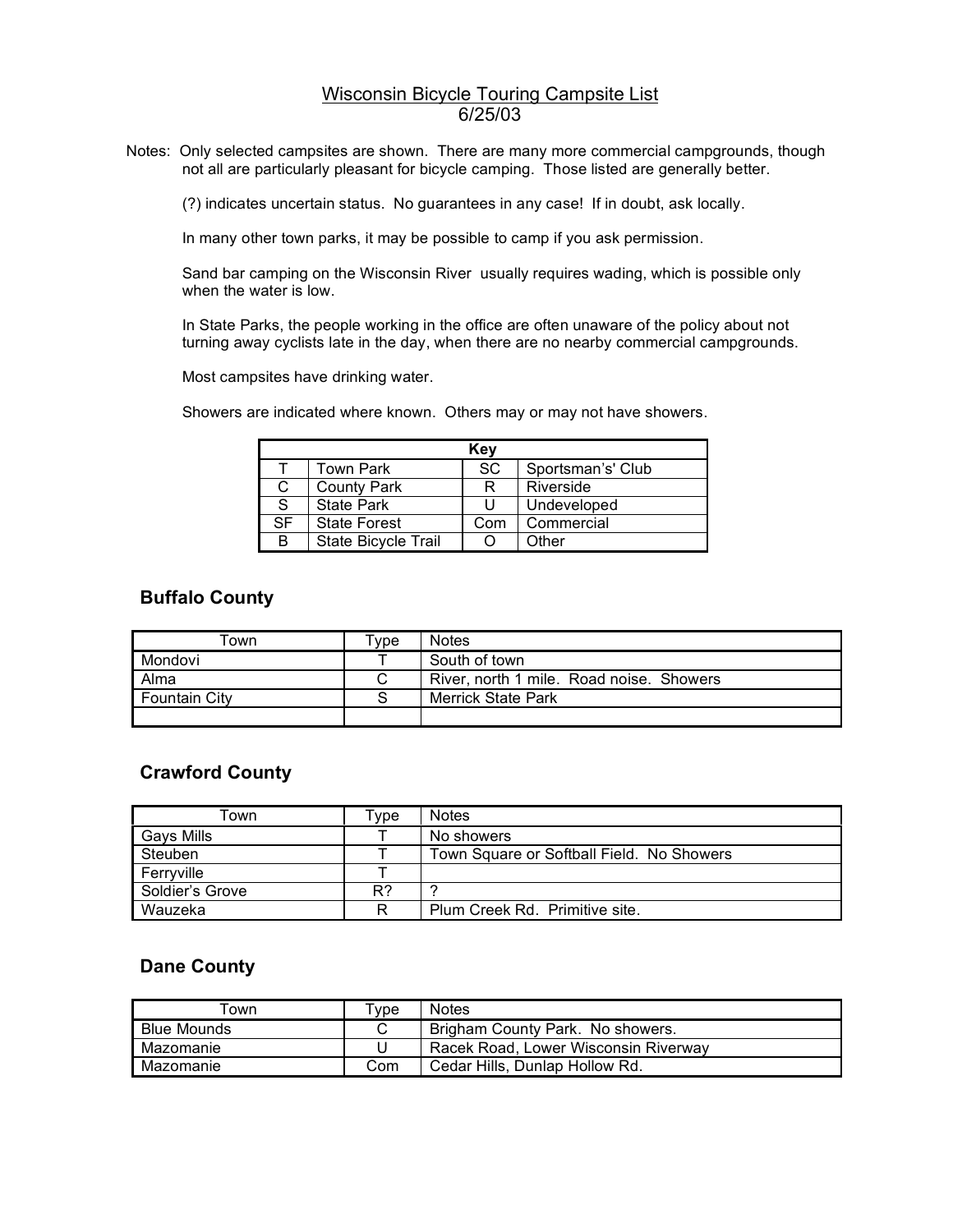## **Grant County**

| Town             | Type | <b>Notes</b>                                            |
|------------------|------|---------------------------------------------------------|
| Muscoda          |      | Also sand bar west of bridge. Showers at park.          |
| Platteville      |      | Cty B East. Showers. Register at Police Dept. downtown. |
| Potosi           | R    | Corps of Engineers. Showers. Lots of trains.            |
| Cassville        | S    | Nelson Dewey                                            |
| Wyalusing        | S    | <b>Wyalusing State Park. Showers</b>                    |
| <b>Millville</b> | R    | Cty C boat landing. No drinking water                   |
| Woodman          | R    | Boat landing 3 miles west. No drinking water.           |
| <b>Belmont</b>   | Com  |                                                         |
| Kieler           | Com  |                                                         |
| <b>Boscobel</b>  | Com  |                                                         |
| Lancaster        | Com  |                                                         |

# **Green County**

| Town              | Tvpe    | <b>Notes</b>                                                        |
|-------------------|---------|---------------------------------------------------------------------|
| Albany            |         | E. river bank. No facilities. Get water at other park across river. |
| Monroe            | $\circ$ | Fairgrounds, May 1 through Oct. 1. Showers. Call: (608) 325-9159    |
| <b>New Glarus</b> | -S      | New Glarus Woods. Road noise, especially at walk-in sites.          |
| Broadhead         | Com     | F west. Quiet, roof. Bad if crowded. Trailer court.                 |
| Broadhead         | Com     | E north. Buggy, quiet, no roof.                                     |

# **Green Lake County**

| own           | $v_{\text{Vpe}}$ | <b>Notes</b> |
|---------------|------------------|--------------|
| Green<br>∟ake | -                |              |
| Berlin        | -                |              |

# **Iowa County**

| Town                 | Type | <b>Notes</b>                            |
|----------------------|------|-----------------------------------------|
| Avoca                |      | Could be buggy.                         |
| Highland             | C    | Blackhawk Lake (difficult access)       |
| Ridgeway             | O    | Folklore Village, Cty BB south. Showers |
| <b>Mineral Point</b> | Ω    | County Fairgrounds (608) 987-3490       |
| Dodgeville           | S    | Governor Dodge. Showers                 |
| <b>Blue Mounds</b>   | S    | <b>Blue Mounds State Park</b>           |
| <b>Spring Green</b>  | S    | <b>Tower Hill</b>                       |
| Clyde                | Com  | Spring Valley Trails, Spring Valley Rd. |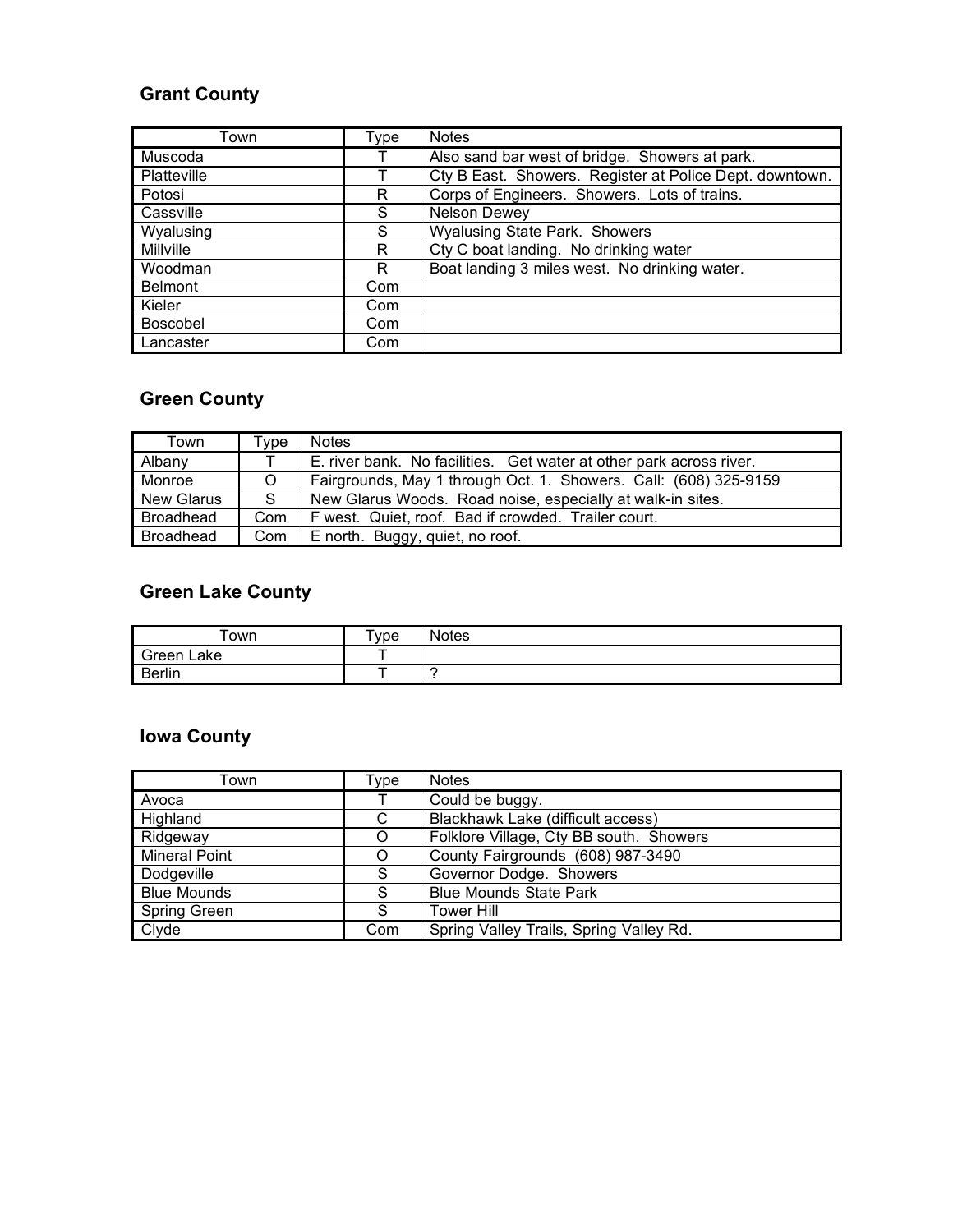### **Jackson County**

| Town              | Type | <b>Notes</b>                        |
|-------------------|------|-------------------------------------|
| Merrilan          |      | No showers.                         |
| Melrose           |      | <b>River Park</b>                   |
| Hixton            |      |                                     |
| <b>City Point</b> | C    | Merlin Lambert Co. Park, 8 miles SW |
| <b>City Point</b> | C    | Spaulding Pond Co. Park, 6 miles W  |
| Millston          | SF   | Pigeon Creek Campground, 3 miles NE |
| Hatfield          | SF   | <b>Black River State Forest</b>     |
|                   |      |                                     |

## **Juneau County**

| own     | vpe - | <b>Notes</b>                           |
|---------|-------|----------------------------------------|
| Elroy   | В     | No automobile access! Showers in town. |
| Wonewoc |       | Park, also walk-in sites along trail   |
|         |       |                                        |

## **La Crosse County**

| ™own       | Tvpe : | <b>Notes</b>                    |
|------------|--------|---------------------------------|
| West Salem |        | Veterans Memorial Park. Showers |
|            |        |                                 |
|            |        |                                 |

### **Lafayette County**

| .<br>Town      | ™vpe | <b>Notes</b>                            |
|----------------|------|-----------------------------------------|
| Blanchardville |      | Subject to flooding. No showers.        |
| Darlington     |      | Serious ATV infestation. To be avoided. |
| Woodford       | С    | Maybe subject to flooding.              |
|                |      |                                         |

## **Monroe County**

| Town    | ™vpe | <b>Notes</b>                    |
|---------|------|---------------------------------|
| Sparta  | B    | Road noise (I-90)               |
| Wilton  |      | Nice. Showers, pool.            |
| Kendall |      |                                 |
| Norwalk |      | <b>Showers</b>                  |
| Warrens | С    | McMullen Co. Park, Cty O north. |
|         |      |                                 |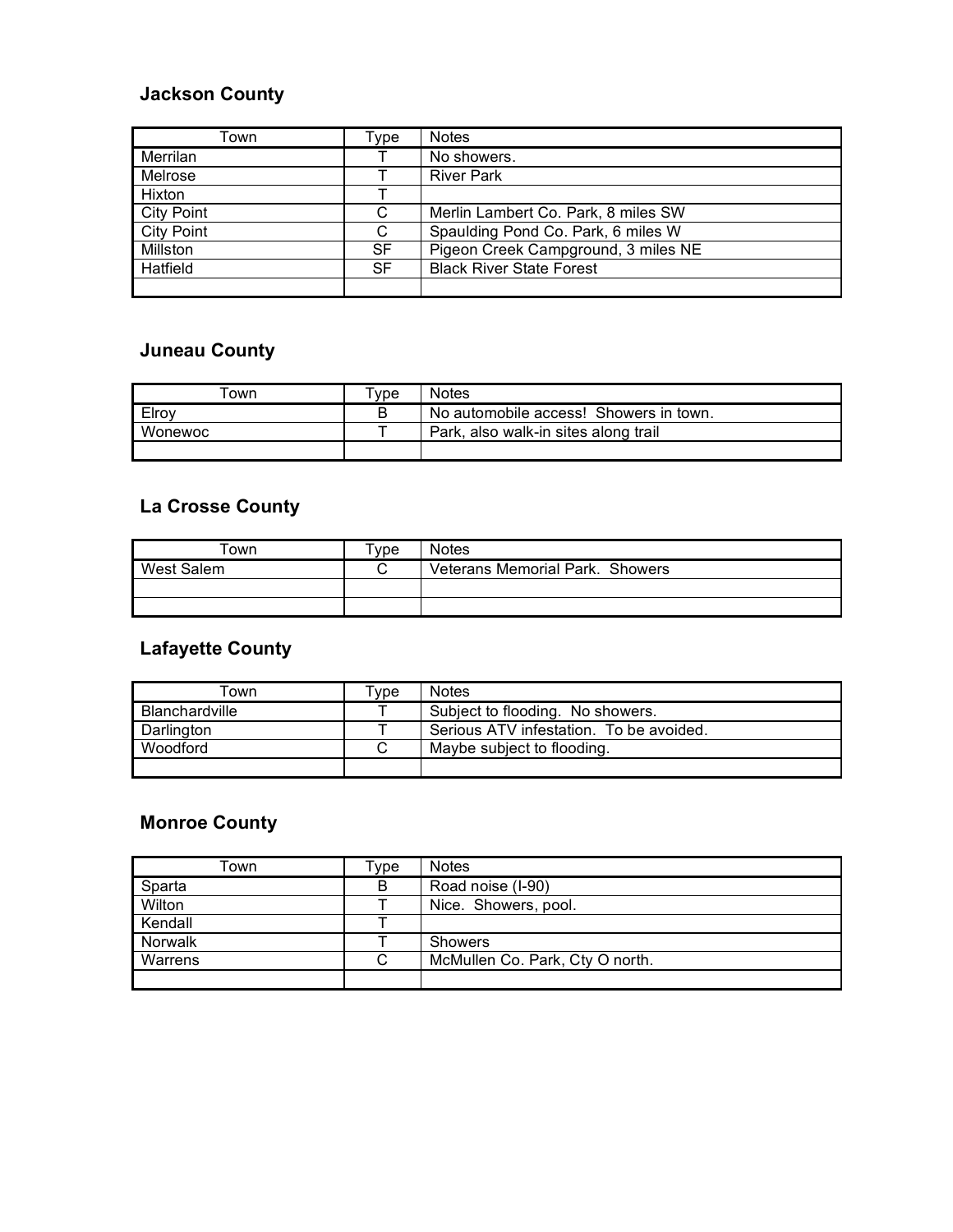# **Pepin County**

| ⊺own      | Type | <b>Notes</b>           |
|-----------|------|------------------------|
| Stockholm |      | Not great. No showers. |
| Arkansaw  | С    | NN, 2.5 miles south.   |
| Pepin     | Com  | Two, in town           |
|           |      |                        |

# **Portage County**

| -own             | $T$ <sub>V</sub> pe | مماما<br>ເອວ |
|------------------|---------------------|--------------|
| orot.<br>unction |                     |              |
|                  |                     |              |

# **Richland County**

| ⊺own                   | ⊺vpe | <b>Notes</b>                   |
|------------------------|------|--------------------------------|
| Viola                  |      | <b>Showers</b>                 |
| Cazenovia              |      | Poor, but usable. No showers.  |
| Rockbridge             | С    | Register at store, No showers. |
| <b>Richland Center</b> | Com  | Alana Springs, NW off Cty A    |
| Eagle Corners          | Com  | Eagle Cave                     |
|                        |      |                                |

## **Sauk County**

| Town                | ⊺ype | <b>Notes</b>                                              |
|---------------------|------|-----------------------------------------------------------|
| La Valle            | С    | Redstone Lake                                             |
| Plain               |      | White Mound County Park. Showers.                         |
| <b>Spring Green</b> |      | Sand bar near Bob's Riverside, 1 mile west of town center |
| Lake Delton         |      | Mirror Lake                                               |
| Baraboo             |      | Devil's Lake                                              |
|                     |      |                                                           |

# **Trempealeau County**

| Town         | Type | <b>Notes</b>                                   |
|--------------|------|------------------------------------------------|
| Whitehall    |      | Swimming pool                                  |
| <b>Blair</b> |      | Industrial noise. Showers                      |
| Arcadia      | C    | Pietrek Park, 4 mi. north on 93. Showers.      |
| Arcadia      |      | Shank Walk-in Park. 2 Blocks south of Main St. |
| Strum        | C    | In town, near golf course. Showers             |
| Trempealeau  | S    | Perrot State Park. Showers                     |
| Pigeon Falls |      | Ekern Park. 715-983-2205                       |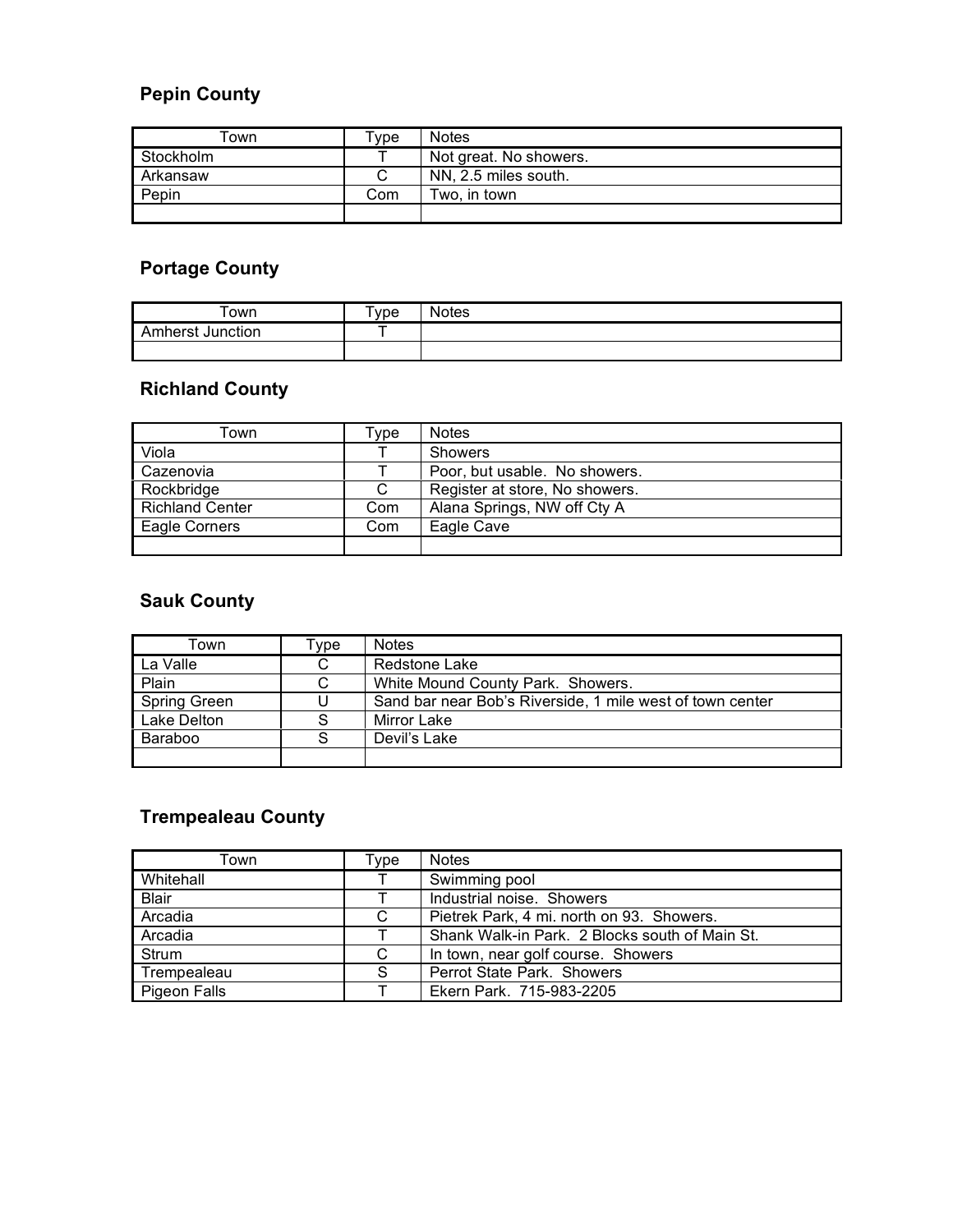### **Vernon County**

| Town        | Type      | <b>Notes</b>                                         |  |
|-------------|-----------|------------------------------------------------------|--|
| La Farge    |           |                                                      |  |
| Viola       |           | Showers                                              |  |
| Coon Valley |           | ??                                                   |  |
| Reedstown   |           |                                                      |  |
| Esofea      | С         | Very nice. Cty B, 6 miles NW of Viroqua. No showers. |  |
| Viroqua     | C         | Sidie Hollow                                         |  |
| Viroqua     | Ω         | Fairgrounds                                          |  |
| DeSoto      | C         | Blackhawk Park (north)                               |  |
| Avalanche   | <b>SC</b> | Spring across road. Showers                          |  |
| Ontario     | S         | <b>Wildcat Mountain</b>                              |  |
| Ontario     | Com       | Several canoe outfitters have camping                |  |
|             |           |                                                      |  |

# **Waushara County**

| own     | vpe | Votes            |
|---------|-----|------------------|
| Hancock |     | miles east on GG |
|         |     |                  |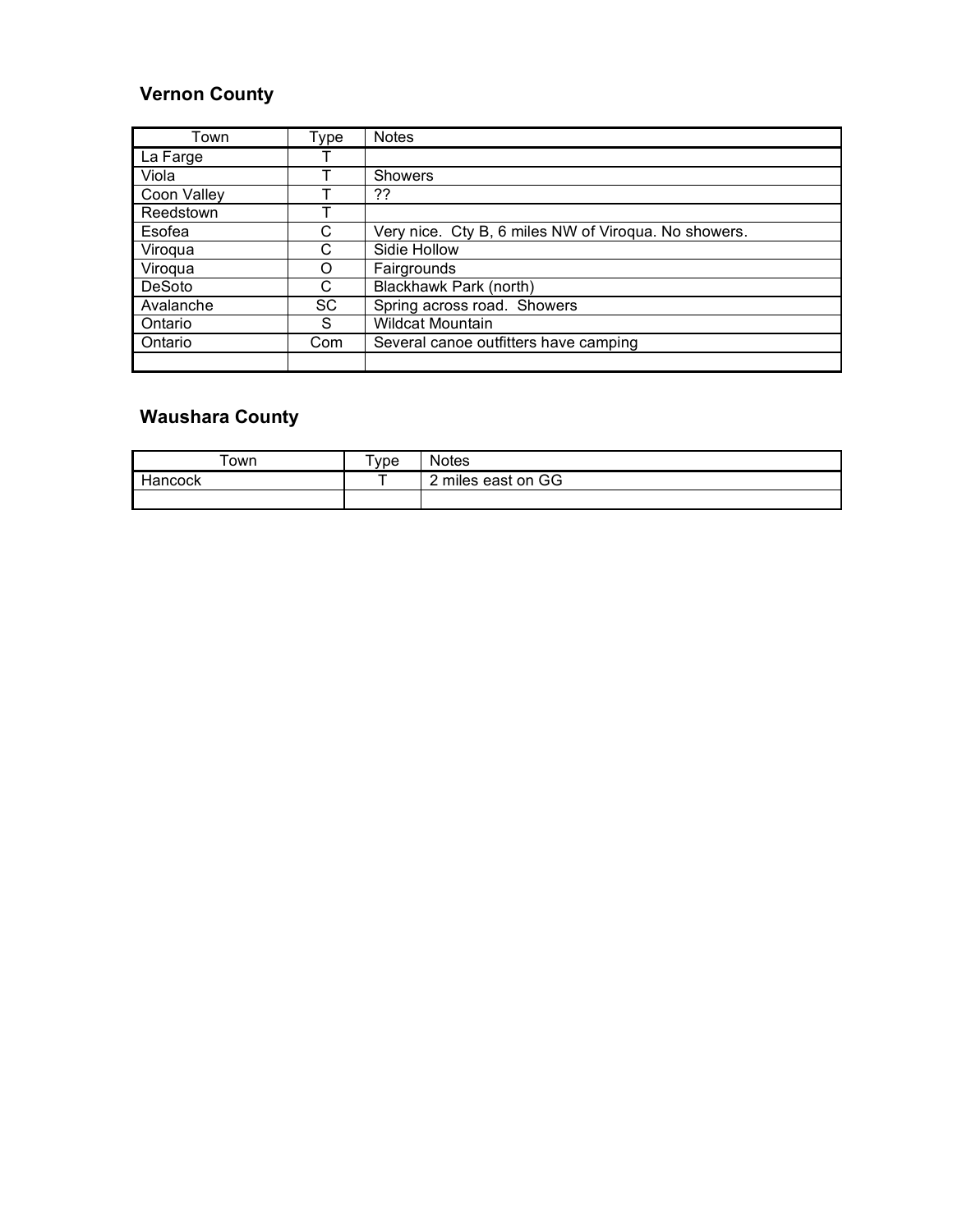### **Equipment Recommendations**

### General Information

This is a guide to equipment for unsupported, independent overnight bicycle camping tours. There's an emphasis here on self-sufficiency, as experience shows that on these kinds of tours, even with a group, you can't count on someone else always being around when something goes wrong.

Self-sufficiency need not mean excessive weight. *In general, carry only what you really need, and select each item to be as light and compact as possible***.** For mild summer weather, even carrying cooking equipment, the weight of all your gear, including panniers, should not exceed 30 pounds. (This does not include food and water.) A very common error is carrying way too much gear, so it's essential that you pack up all your stuff, *and actually weigh it***.** You'll be surprised how fast the weight accumulates. Remember that each item you pack is guaranteed to extract a price on every hill. You'll also have to deal with it every time you pack and unpack. For every ounce, you have to ask yourself whether its value is worth that price.

Some of these recommendations apply most accurately to the kind of bicycle touring found in southwestern Wisconsin, where the terrain can be very hilly, most roads are paved, but occasional stretches of gravel must be negotiated.

### Bicycle

The bicycle must, above all, have triple chainrings and low gearing. Chainstays must be long enough so your feet don't hit the panniers, and there must be eyelets for attaching a rear rack. The frame should be very stiff to prevent instability due to the extra weight of gear, particularly if it is a large frame size. Tires should preferably be 32 mm or 1 1/4 inches wide, with an absolute minimum of 28 mm or 1 1/8 inches. A road bike is preferable, because it is more efficient, but overnight touring is certainly possible on a mountain bike.

### Panniers, etc.

Rear panniers with a capacity of about 3,000 cubic inches are adequate for summer trips. The sleeping bag and tent may be securely attached to the top of the rack with nylon straps. *Do not use bungee cords!* If you think you need both front and rear panniers, you have too much gear, except possibly for an extended trip through remote areas in cold weather. A small handlebar bag may be handy, but is not essential. For cold weather, an extra stuff sack lashed along side the tent and sleeping bag can be used to carry additional clothing.

### Tools, etc.

A spare inner tube, patch kit, tire irons, and a pump are essential. Needless to say, you need to know how to use them. A spare tire is heavy and bulky, but can be essential, even on weekend trips. (It seems few touring cyclists carry one on short trips, but try finding a 700 mm tire in Vernon County on Sunday!)

Each person should have a basic tool kit, including allen keys, a small screwdriver, a small adjustable wrench, and a chain tool. Spare shifter and brake cables, as well as a few spare screws and nuts, are recommended.

Don't forget the Swiss army knife.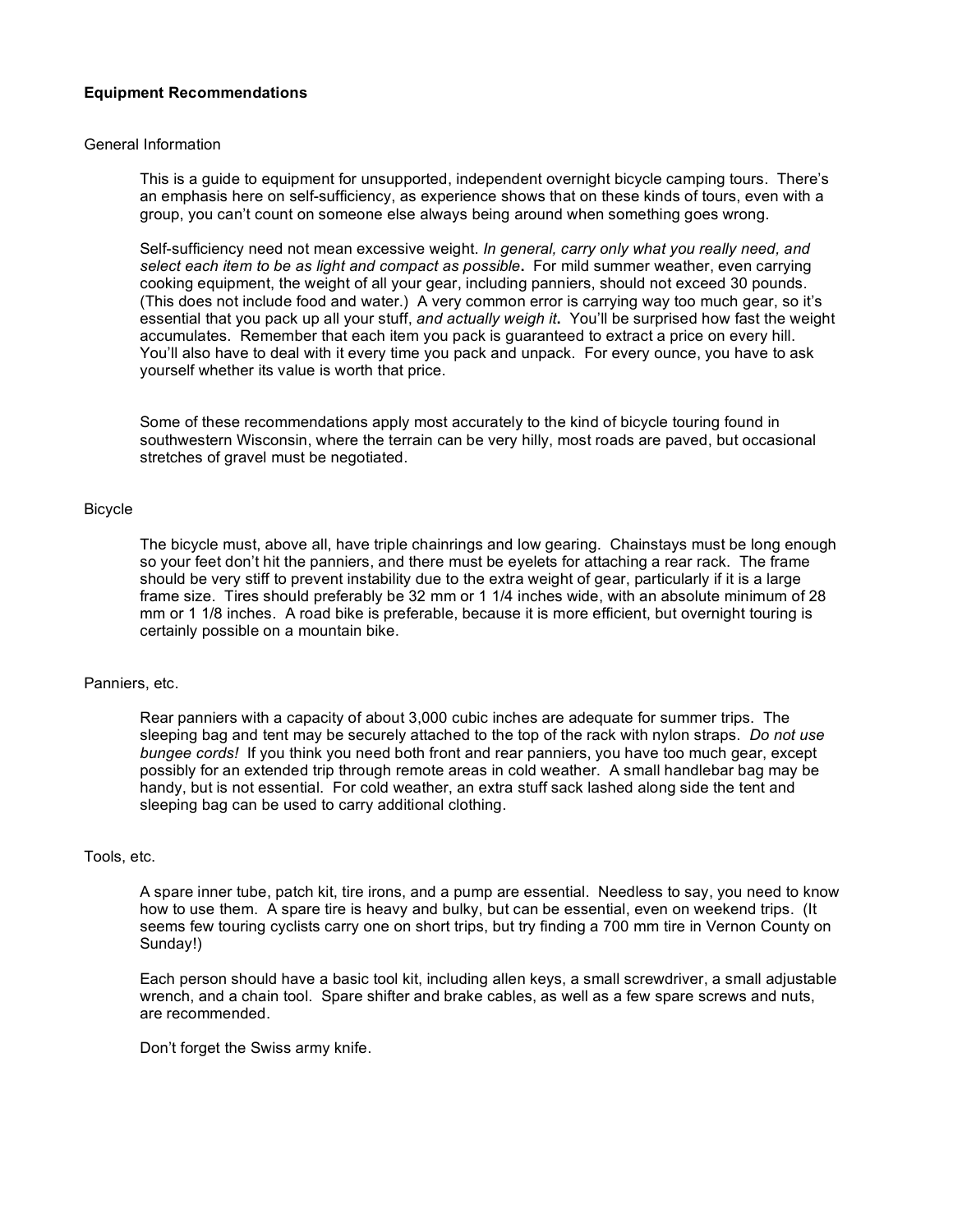#### Tent

Lightweight backpacking tents are excellent for bicycle touring, though in Wisconsin you really don't need one designed for alpine conditions. There are many fine "two-person" tents weighing around 4 pounds. These are very cozy for two, but quite comfortable for one. Many of these come in a larger "three-person" version weighing 5-6 pounds, which may be more comfortable for two. Good ventilation is important for summer trips. Consider only a tent with a separate rain fly, and avoid single-wall tents. A ground cloth ("footprint") can help keep the tent dry, but cut it so it doesn't extend beyond the floor of the tent, and use thin (1 mil/ 0.025mm) polyethylene.

A larger and heavier tent may be justified for touring in severe climates, where shelter is not likely to be available in bad weather. If it's likely you'll have to spend days at a time waiting out bad weather in your tent, you may want more room and protection. On a spring or fall tour in Wisconsin, for example, you'll probably never be far from someplace where you could rent a room or cabin. That might not be the case elsewhere. As always, you have to decide whether the benefit is worth the price.

Be sure to dry your tent thoroughly after every trip. Otherwise, mildew will soon render it leaky and useless.

### Sleeping Bag and Pad

For summer touring in Wisconsin, a sleeping bag rated to about 40 degrees is adequate. Either a down or synthetic bag can be used. Down bags are about the same price as comparable synthetic bags, and are lighter and much more smaller when packed. Compared to a down bag, a synthetic one will weigh about a pound more and be about twice the volume when packed. You do have to be careful not to let a down bag get wet on the road, but two concentric trash bags *inside* the stuff sack will keep it dry under even the most extreme conditions. A down bag is more trouble to wash, of course. A synthetic bag will work fine, as long as you don't mind the extra weight and bulk, and there are some conditions in which a synthetic one is preferable. A down bag weighing about 2 pounds is ideal for summer touring, while 3 pound bag might be required for colder conditions. Add one pound for synthetic bags.

The pad is largely a matter of personal preference. Use the smallest and lightest one you can comfortably sleep on. The 3/4 length is probably adequate, unless you are very tall, since you can always pile some spare clothes under your feet. For summer trips, when you won't have much extra clothing, a really lightweight inflatable travel pillow may be nice. (Put it inside your stuff sack with some clothes.)

### Clothing

Packing excessive clothing is another common mistake. Plan on washing your underwear, etc. every day, so 2 or 3 sets is enough. Otherwise, carry just enough to keep you warm under the worst conditions expected. A highly breathable windbreaker is most comfortable for riding in cool weather. *Do not pack any cotton or wool clothing*, as it absorbs a lot of water and takes forever to dry. A small "camp towel" is adequate. When you ride in the rain, always keep some dry clothing in plastic bags so you will have something to change into when you stop riding.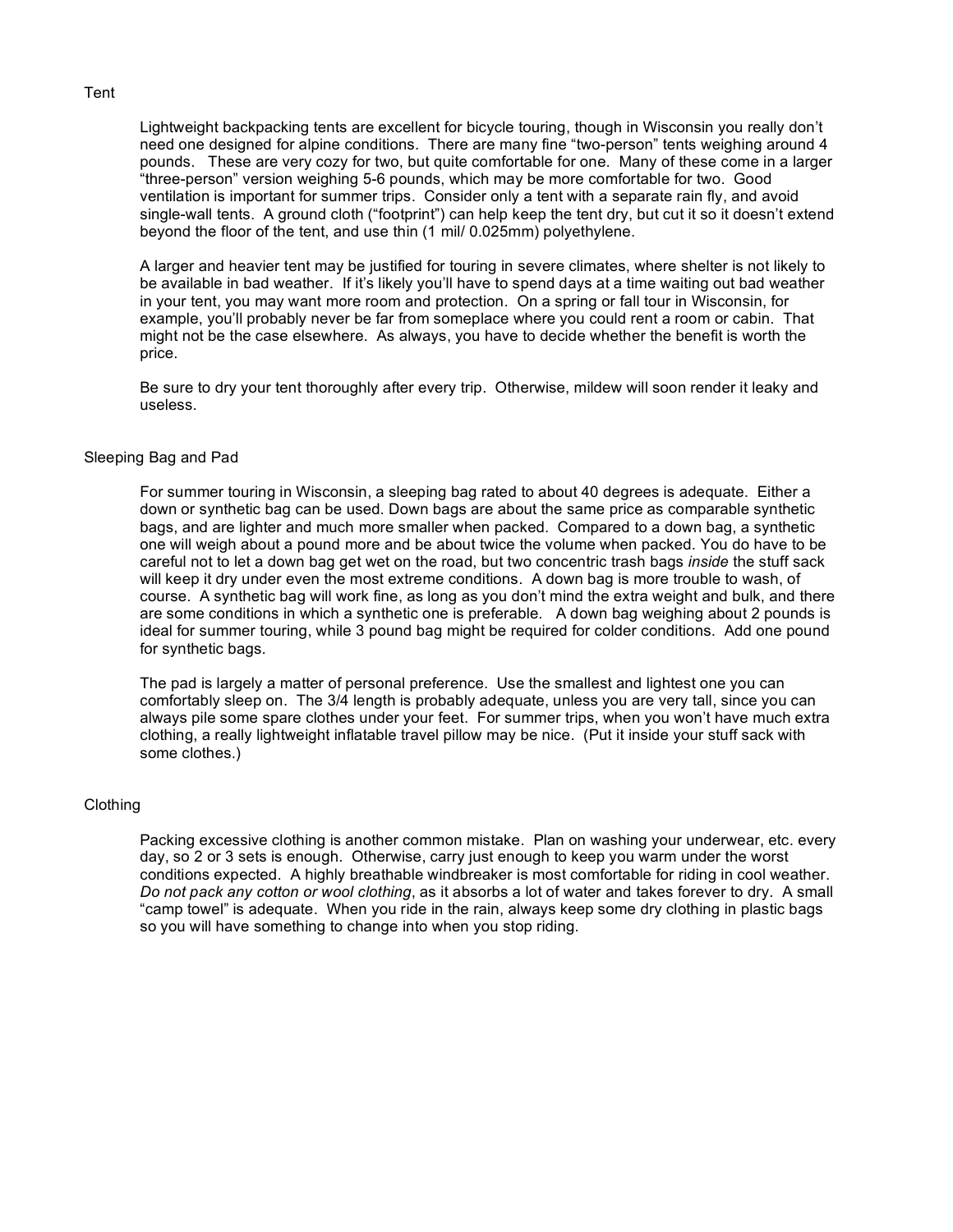#### Rain Gear

Don't expect to stay completely dry when riding in the rain. You can, however, stay comfortably warm with the right clothing. Layering synthetics under a lightweight waterproof jacket usually works well. When it's warm, leave the rain jacket off, and just get wet, adjusting the number of layers to suit the temperature. Rain pants are essential in cold rain, but often it's more comfortable to just let your legs get wet. Likewise, some thick socks will keep your feet comfortably warm in all but the coldest rain. Rain booties won't keep your feet dry, but may keep them warmer on spring and fall trips. Warm gloves, however, may be needed even in mid-summer. A helmet cover helps keep your head warm and dry, and doesn't interfere with visibility as does a hood. In colder weather, a light Gore-Tex parka is useful when you're not riding, providing both warmth and rain protection. Gore-Tex seems to be waterproof only when fairly new.

### Shoes

Comfortable walking shoes are essential on some bicycle tours, depending on how much walking you expect to do. Some cycling shoes may be comfortable to walk in for short distances around towns, etc. If you use clipless pedals and cycling shoes and plan to do more than just a little walking, you will probably have to carry a pair of walking shoes, another two pounds to haul up the hills. If you don't think it's worth it, just use toe clips and ride in your walking shoes. If you do carry two pairs of shoes, get the lightest walking shoes you can find, like a pair of really cheap tennis shoes, unless you plan to do some serious hiking. (Walking is often a very pleasant change from cycling!)

If you use clipless pedals for touring, be sure you have spare screws, cleats, and the proper tools. Put Loctite on the screws to keep them from working loose.

### Cooking Gear

Backpacking equipment is perfectly suited for cooking on bicycle tours. Aluminum pots are lighter and heat more evenly than stainless steel or titanium, though they are getting hard to find. When traveling alone, all you really need is a stove, spoon, and one pot. With a group, you may want a second pot and a light plastic bowl. Forget the fancy mess kits with plates, forks, knives, etc. You can eat anything with a spoon, bowl, and a Swiss army knife.

### **Miscellany**

Light, small, and necessary should be the criteria for all the other stuff. For example, a day pack is handy for walking around away from your bike, but you can get a cheap one at a discount store which weighs only a few ounces, as opposed to a heavy-duty one that weighs over a pound.